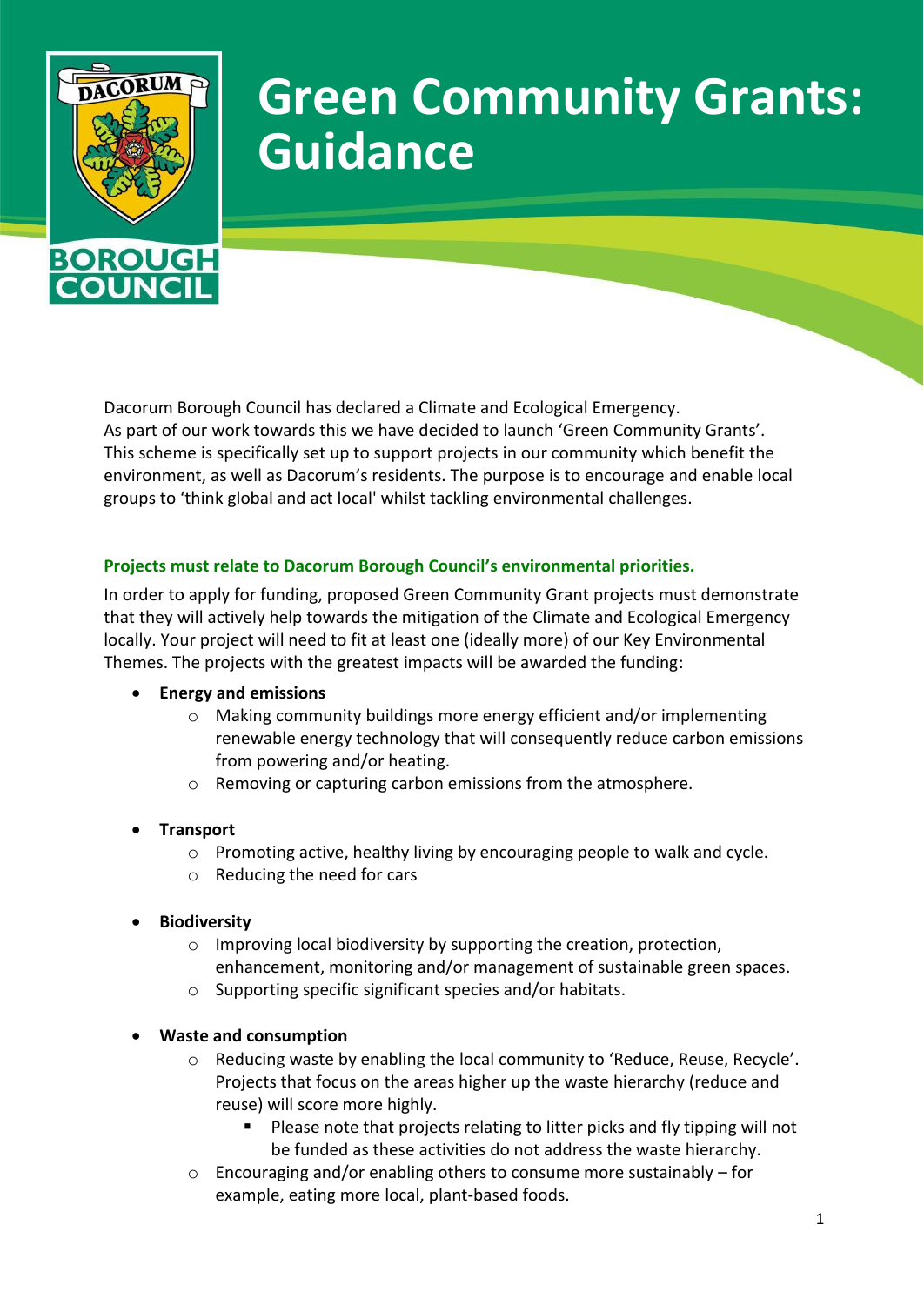We acknowledge that projects are likely to focus on one of the Key Environmental Themes more than others. We would expect more detail to be provided in these areas. However, we would like to encourage groups to consider all aspects and how their projects could be adapted to address the other areas as well, even if these are small actions.

For example, if your project is running a tree planting event your main areas will be Biodiversity and Energy and Emissions – tell us in detail how the trees selected will support wildlife populations for the area, why you have chosen the area they are being planted in and how many emissions the trees are expected to remove. In order to address the Transport theme, you could tell us that your project will plan to use locally-sourced saplings and during promotion you will encourage attendees to walk, cycle or car share to the event. By sourcing trees that do not come wrapped in plastic bags, or planning on using second-hand or borrowed tools, these actions would fall under the Waste and Consumption theme.

# **Projects must engage with or benefit the local community**

The Climate and Ecological Emergency is driven by humans – with individuals from more developed countries, such as England, having a larger impact on the environment than those from less developed areas. Because of this we have a greater responsibility and obligation to act. It is imperative that as many people as possible make the necessary changes to sustainable living, with Dacorum residents being a prime example.

The Government has committed for the UK to reach net-zero carbon emissions by 2050. Dacorum Borough Council has set a target to be net-zero as an organisation by 2030. The Council, however, as an organisation accounts for just 1% of the total emissions within Dacorum as a borough and we have limited control over the remaining 99%, which is why connecting with the local community is crucial so that we can achieve net-zero as a borough as fast as we can.

Projects should demonstrate that they will be working with local residents on these sustainability issues to engage, enable and/or educate. Projects which engage with higher numbers of people will score more highly.

Projects that can demonstrate that they will be able to meet the following Community Benefits will score more highly:

- **Making new connections**  such as engaging with people who would not normally be involved in sustainability issues
- **Being more active** such as encouraging people to get more active than they normally would be, or try a new activity.
- **Learning**  such as developing new skills or delivering a programme of education.
- **Volunteering**  giving people an opportunity to engage with their local community through volunteering.

# **Projects must have measurable benefits.**

As part of the funding application you will need to provide an estimation of the positive impact your project will have on the environment and community. Successful projects must also complete an Evaluation Form once the grant has been spent to confirm what the actual results were. Projects should be able to be delivered within a year of receiving the funding.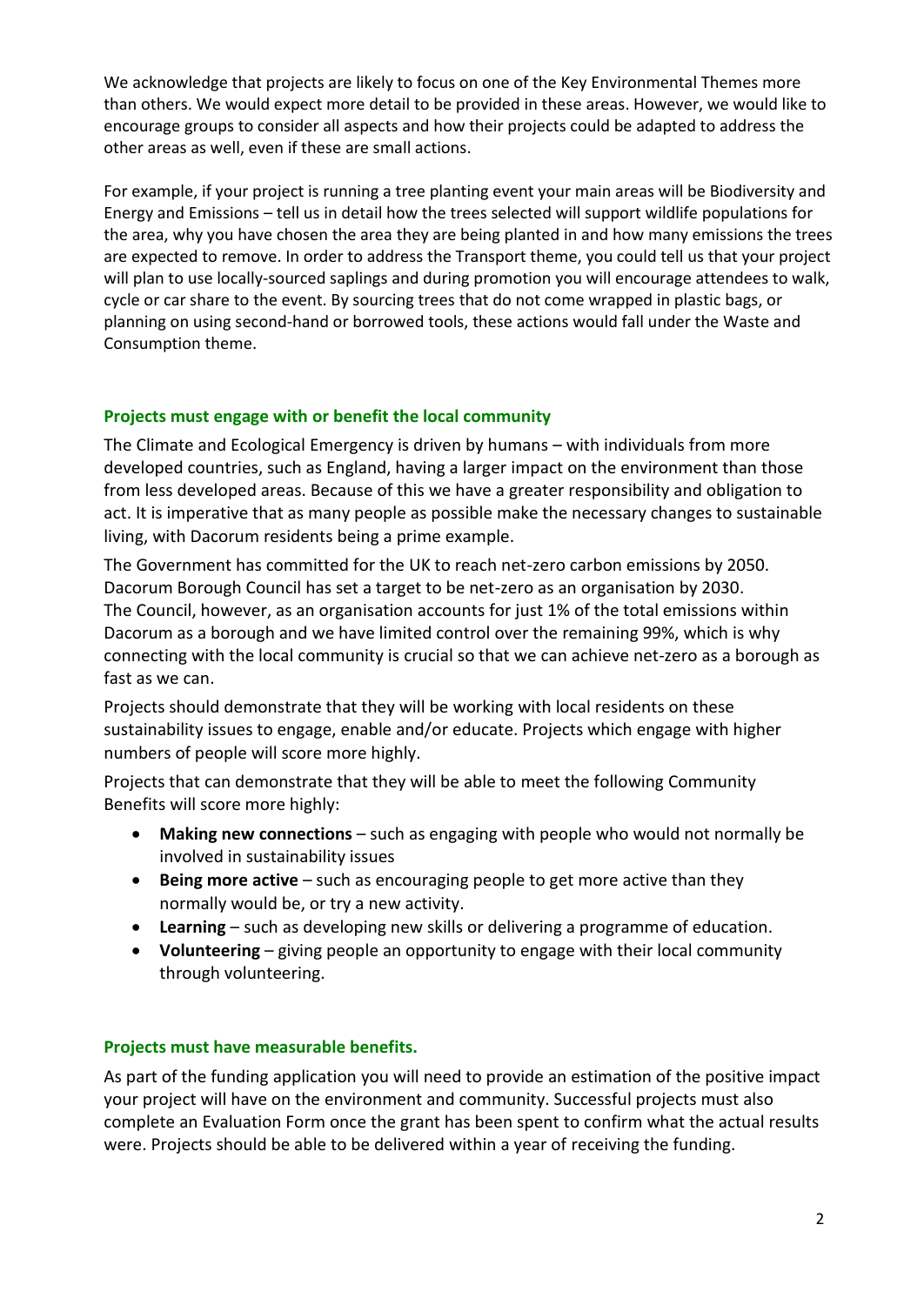In order to analyse this there must be at least one (ideally more) measurable benefit that can be reported on. For example, estimated tonnes of carbon saved, number of trees planted, number of people engaged with, etc.

Successful projects will be invited to give a brief presentation around their work and results at a [Dacorum Climate Action Network](http://www.dacorum.gov.uk/dacorumcan) event to help educate and inspire others.

# **Who can apply?**

## **Constituted groups:**

Any voluntary or community group can apply, including those already in receipt of funds. These groups must comply with the following conditions:

- hold a bank account in the name of the group, requiring at least two signatories,
- have a Management Committee of at least three people,
- be non-profit making or a social enterprise where profits are reinvested for community or social benefit,
- operate with no undue restrictions on membership.

## **Non-constituted groups:**

Informal / grass roots / non-constituted groups can apply. They must provide a letter of endorsement from a constituted charitable organisation, a local Councillor (Borough, Town and Parish Council), Police Community Support Officer or other similar representative on their organisation's headed paper – if you are unsure on this, please contact us for advice.

Applications from a partnership of organisations are welcomed. In such cases, one of the organisations would need to act as 'lead applicant' to which any grant monies would be paid

## **What can be funded?**

- Revenue or capital as a 'one-off' grant for a specific project, event or programme of events, or equipment.
- Short term revenue costs e.g. day to day running costs (excluding staff salaries) for a specific project.

## **What cannot be funded?**

- Items which benefit an individual.
- Activities that would generate a profit for the individual or group involved.
- Long term or on-going revenue costs e.g. staff salaries.
- Activities that promote or are linked to religious or political ideologies or beliefs.
- Projects involving improvement or repair to buildings which are the responsibility of another statutory body.
- Activities that are the responsibility of another statutory body.
- Capital projects in schools or improvements to roads, pavements or associated items e.g. bus stop, street lighting.
- Projects that take place outside Dacorum.
- Projects that have already started delivery retrospective applications will not be considered.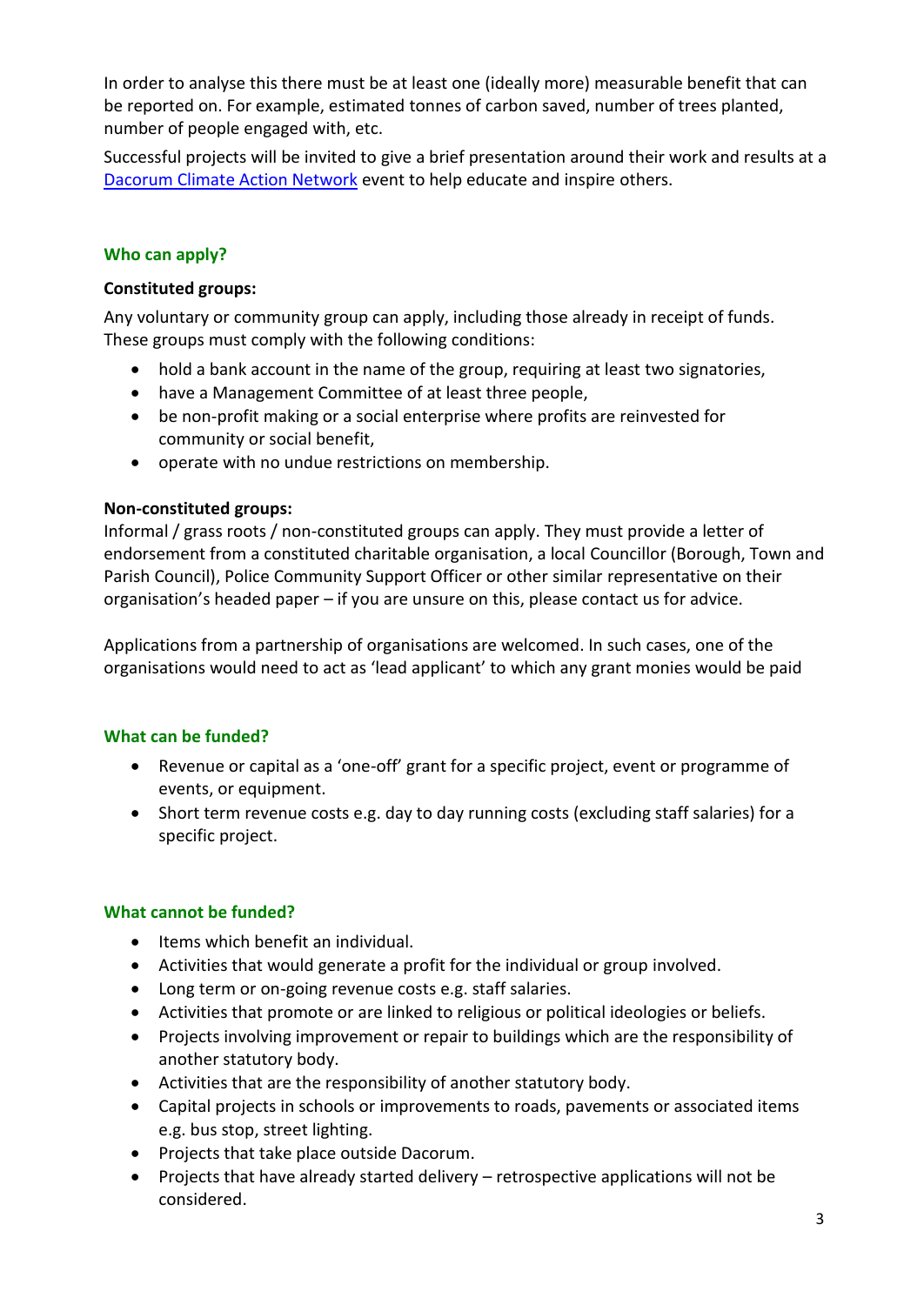# **When can I apply?**

You can apply from **1 November 2021 – midnight on 16 January 2022**. If you are unsuccessful, you may apply again next time funding reopens. Feedback will be available.

If you are successful in being awarded a grant, you may not apply for further funding until the next financial year.

## **How do I apply?**

All applications and associated documents must be submitted using the online application form. The application form word document is purely to assist your group in drafting your application. If you are unable to provide documents to us in this format, please email them to [sustainability@dacorum.gov.uk](mailto:sustainability@dacorum.gov.uk)

# **How much can I apply for?**

**Applicants can apply for up to £3,000**. Priority will be given to groups who can match fund, either from their own resources, or other funding. Match funding does not necessarily have to be financials; it may be in kind funding. You can contact us for advice around this if required.

In exceptional circumstances the grant panel may consider applications for grants higher than this, but you must contact the grants panel prior to the application to discuss the proposal.

## **What documentation will I need to supply with my application?**

## **Constituted groups:**

- Constitution (or set of rules)
- Insurance certificate/s
- Latest annual report
- A full set of most recent accounts, audited or otherwise certified
- Budget forecast for this year and next year
- A recent bank statement
- Planning and building regulation consents (if appropriate)
- Quotes (if your application involves purchasing goods or services)
- Safeguarding policy including safe recruitment and training
- Equalities policy or statement.

## **Non-Constituted Groups:**

- Letter of endorsement (from a constituted charitable organisation, local Councillor, Police Community Support Officer or other similar representative on their organisation's headed paper) when you submit your application.
- Quotes (if your application involves purchasing goods or services)
- Copy of public liability insurance (if applicable)
- Basic financial information held by the group (if any)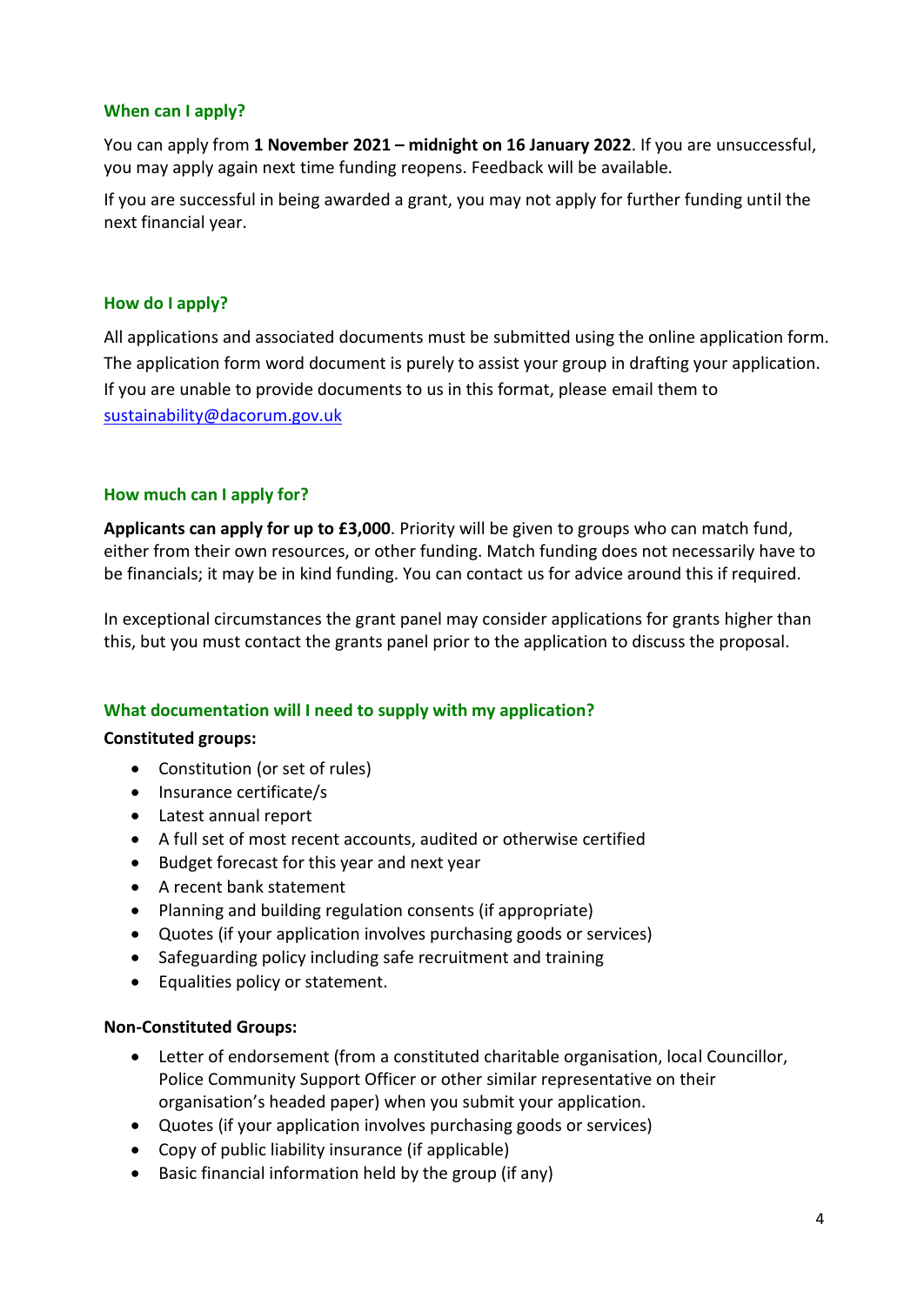Additional documentation may also be requested as a condition of funding e.g. EPCs.

# **Showing value for money**

If your application involves paying for goods/services, you will be expected to show how you have secured the best value option. At least three professional estimates must be obtained prior to the application and submitted with the supporting documents.

# **How will my application be assessed?**

Applications will be assessed by a grant panel and will be scored according to how well they meet the following criteria:

- Actively helping towards the mitigation of the Climate and Ecological Emergency locally
- Meeting the Key Environmental Themes
	- $\circ$  Projects with the greatest impact will be awarded the funding
- Demonstrating that they will be working with local residents on sustainability issues to engage, enable and/or educate.
	- o Projects which engage with higher numbers of people will score more highly.
- Meeting the Community Benefits
	- o Projects with the greatest impact will be awarded the funding
- Evidence that the project/ initiative/ equipment is required,
- The extent to which the project/ initiative/ equipment meets a need without duplicating services
- The extent to which partnerships are developed though the project/ initiative,
- The efforts to match fund,
- Value for money,
- Demonstrate the long term benefits of the project/ initiative/ equipment for the environment and community within Dacorum.
- That the project can be delivered within a year

The question mark field (?) beside each question on the online application outlines the information that is needed for that question. Please put the correct information in each field and avoid duplication between responses.

Please note that we will be unable to assess any application where mandatory fields are not completed. In the instance that an incomplete or ineligible application is submitted, your application will not be eligible for funding. This will not prohibit you from applying in future.

We are able to offer support in generating project ideas, the application process, recruiting volunteers, the judging criteria and process, or other related areas. If you are unsure if your project meets the requirements, especially if it is of an innovative nature, please email us your project idea and we will discuss it further with you. Please contact [sustainability@dacorum.gov.uk](mailto:sustainability@dacorum.gov.uk)